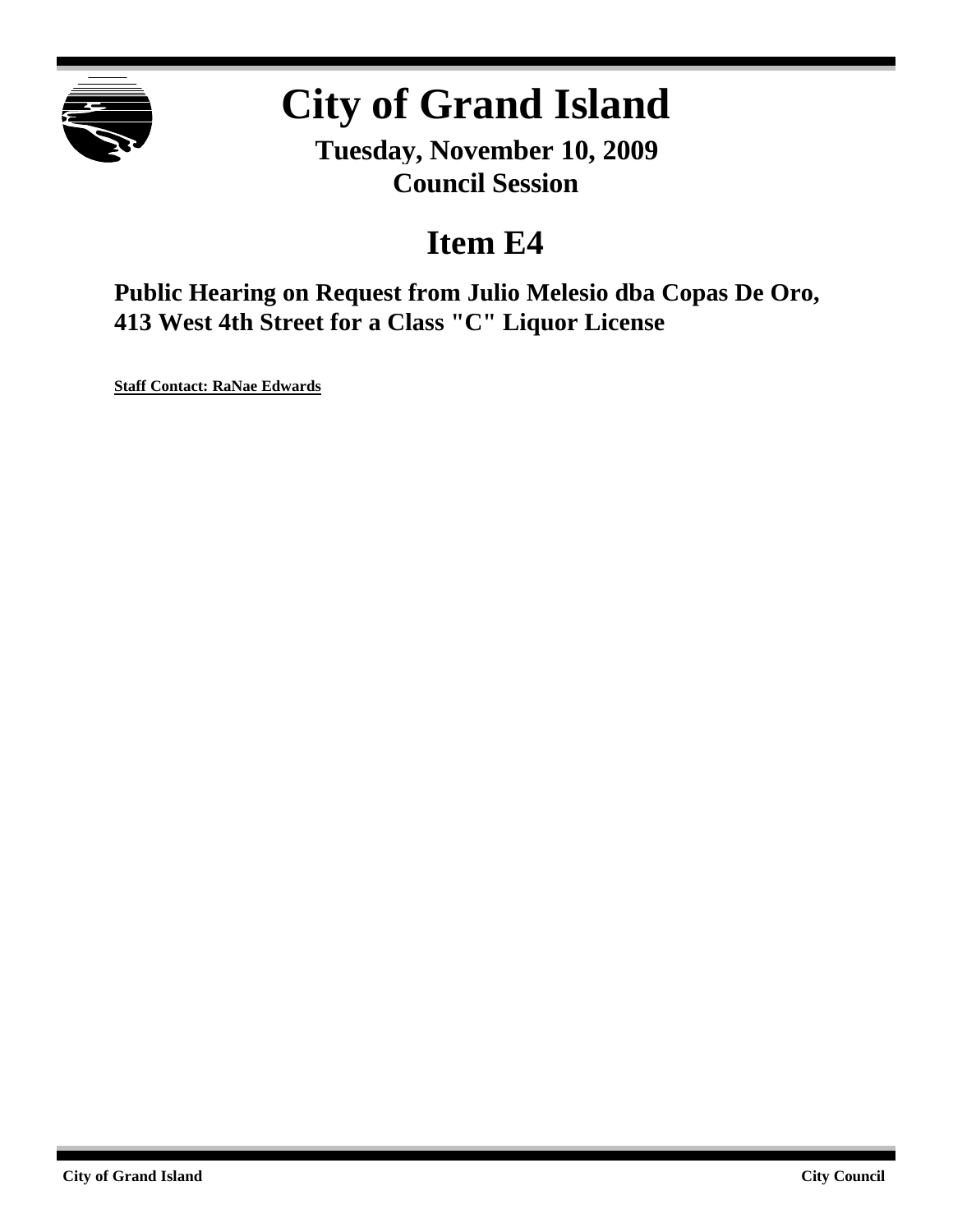## **Council Agenda Memo**

| From:           | RaNae Edwards, City Clerk                                                                                               |  |  |
|-----------------|-------------------------------------------------------------------------------------------------------------------------|--|--|
| <b>Meeting:</b> | November 10, 2009                                                                                                       |  |  |
| Subject:        | Public Hearing on Request from Julio Melesio dba Copas<br>De Oro, 413 West 4th Street for a Class "C" Liquor<br>License |  |  |
| Item $\#$ 's:   | E-4 $&$ I-4                                                                                                             |  |  |
| $Presenter(s):$ | RaNae Edwards, City Clerk                                                                                               |  |  |

### **Background**

Section 4-2 of the Grand Island City Code declares the intent of the City Council regarding liquor licenses and the sale of alcohol.

#### **Declared Legislative Intent**

It is hereby declared to be the intent and purpose of the city council in adopting and administering the provisions of this chapter:

- (A) To express the community sentiment that the control of availability of alcoholic liquor to the public in general and to minors in particular promotes the public health, safety, and welfare;
- (B) To encourage temperance in the consumption of alcoholic liquor by sound and careful control and regulation of the sale and distribution thereof; and
- (C) To ensure that the number of retail outlets and the manner in which they are operated is such that they can be adequately policed by local law enforcement agencies so that the abuse of alcohol and the occurrence of alcohol-related crimes and offenses is kept to a minimum.

### **Discussion**

Julio Melesio dba copas De Oro, 413 West 4th Street has submitted an application for a Class "C" Liquor License. A Class "I" Liquor License allows for the sale of alcohol on and off sale inside the corporate limits of the city.

City Council action is required and forwarded to the Nebraska Liquor Control Commission for issuance of all licenses. This application has been reviewed by the Clerk, Building, Fire, Health, and Police Departments.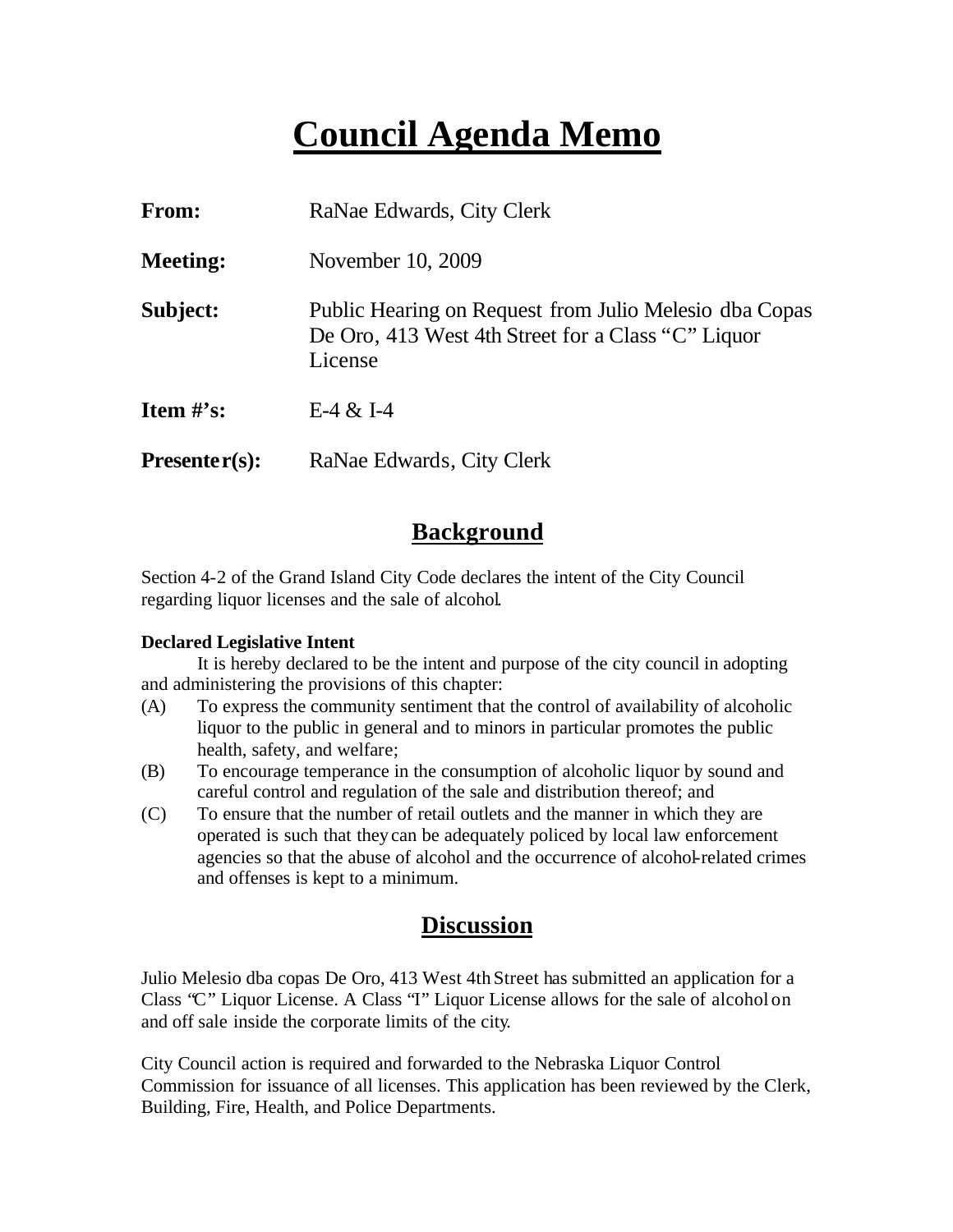The Police Department report (see attached) through its background investigation and interviews are giving no recommendation for this application.

### **Alternatives**

It appears that the Council has the following alternatives concerning the issue at hand. The Council may:

- 1. Approve the application.
- 2. Forward to the Nebraska Liquor Control Commission with no recommendation.
- 3. Forward to the Nebraska Liquor Control Commission with recommendations.
- 4. Deny the application.

#### **Recommendation**

Based on the Nebraska Liquor Control Commission's criteria for the approval of Liquor Licenses, City Administration recommends that the Council make no recommendation with stipulations of the application.

### **Sample Motion**

Move to make no recommendation of the application for Julio Melesio dba Copas De Oro, 413 West 4th Street for a Class "C" Liquor License with the stipulation that Mr. Melesio completes a state approved alcohol server/seller training program before a license is issued.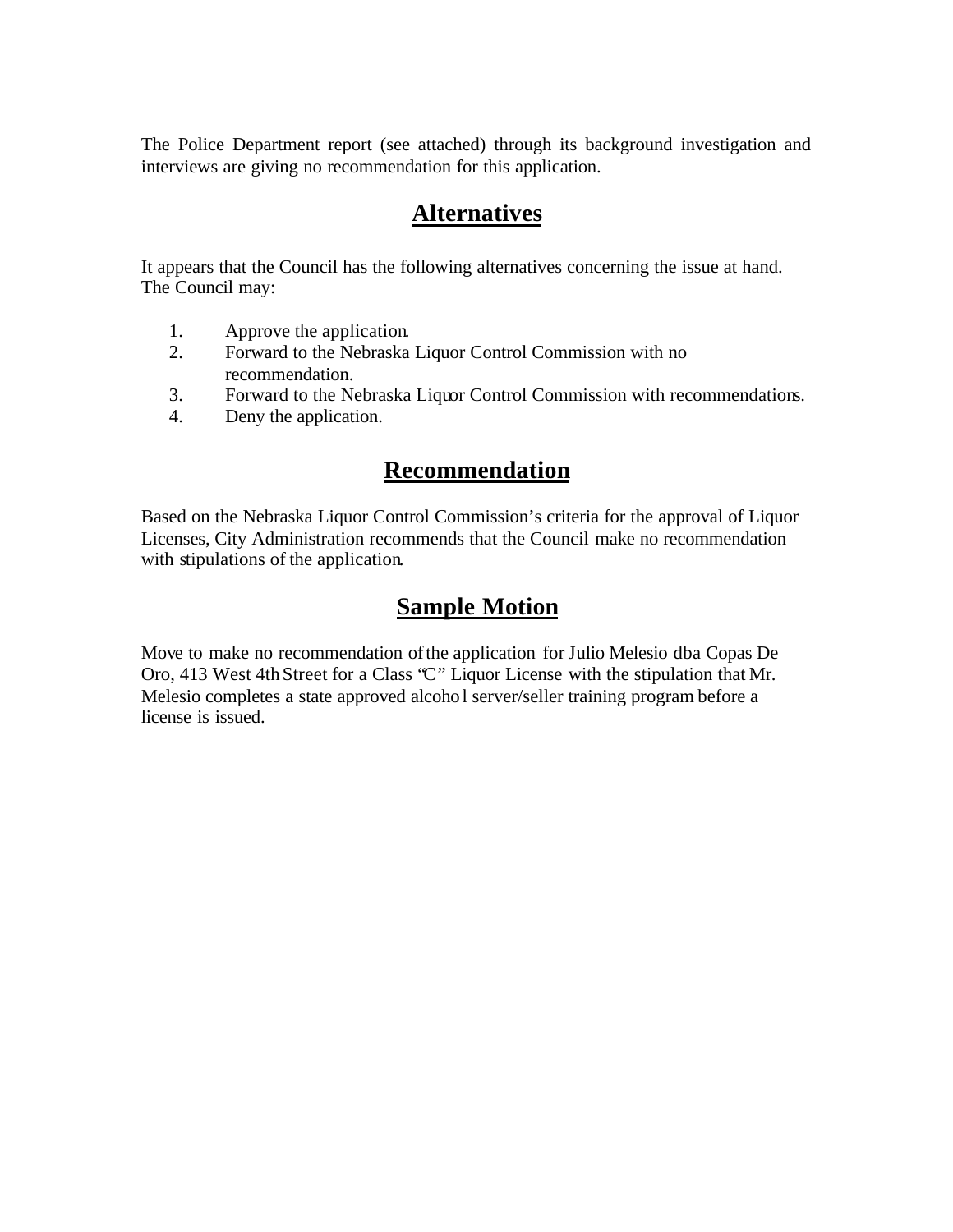Grand Island Police Department  $11/04/09$ 450 Page: 1  $16:28$ LAW INCIDENT TABLE City<br>
Cocurred after : 10:40:48 10/15/2009<br>
Occurred before : 10:40:48 10/15/2009<br>
When reported : 10:40:48 10/15/2009<br>
Date disposition declared : 10/15/2009<br>
Incident number : L09101725<br>
Primary incident nature : Liquor Complainant name number<br>
Complainant name number<br>
Area location code<br>
Received by<br>
How received : Telephone<br>
Agency code : GIPD Grand Island Police Department<br>
Responsible officer : Vitera D<br>
offense as Taken<br>
offense as O Offense as Observed<br>
Offense as Observed<br>
Disposition<br>
Misc. number<br>
Misc. number<br>
Geobase address ID<br>
Long-term call ID<br>
Clearance Code<br>
Clearance Code<br>
Clearance Code<br>
: CL Case Closed<br>
Udicial Status<br>
: NCI Non-criminal 

INVOLVEMENTS:

Px Record # Date Description Relationship NM 25133 11/03/09 Lucero, Pablo Zuniga (Previous Owner NM 107609 11/02/09 Copas de Oro, National Company Bar Involved NM 117470 11/02/09 Melesio, Julio

LAW INCIDENT CIRCUMSTANCES:

Se Circu Circumstance code Miscellaneous 1 LT03 Bar/Night Club

LAW INCIDENT NARRATIVE:

Received a Liquor License Application from Julio Melesio for Copas De Oro

LAW INCIDENT RESPONDERS DETAIL:

Se Responding offi Unit n Unit number \_\_ \_\_\_\_\_\_\_\_\_\_\_\_\_\_\_ 1 Vitera D 318 Vitera D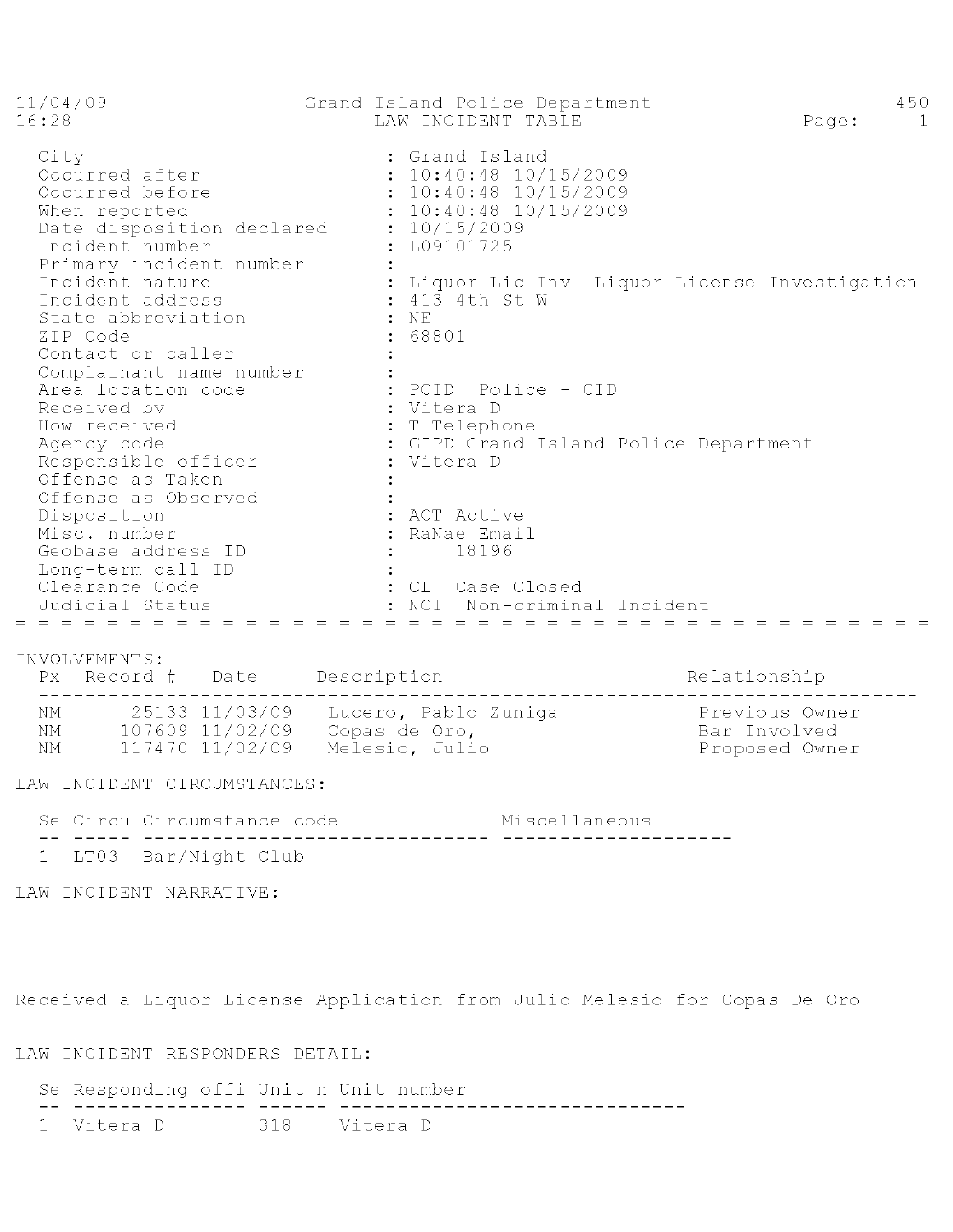## 11/04/09 Grand Island Police Department<br>16:28 LAW INCIDENT TABLE

LAW SUPPLEMENTAL NARRATIVE:

| Seq Name     |  | Date |                     |
|--------------|--|------|---------------------|
|              |  |      |                     |
| 1 - Vitera D |  |      | 11:21:24 11/03/2009 |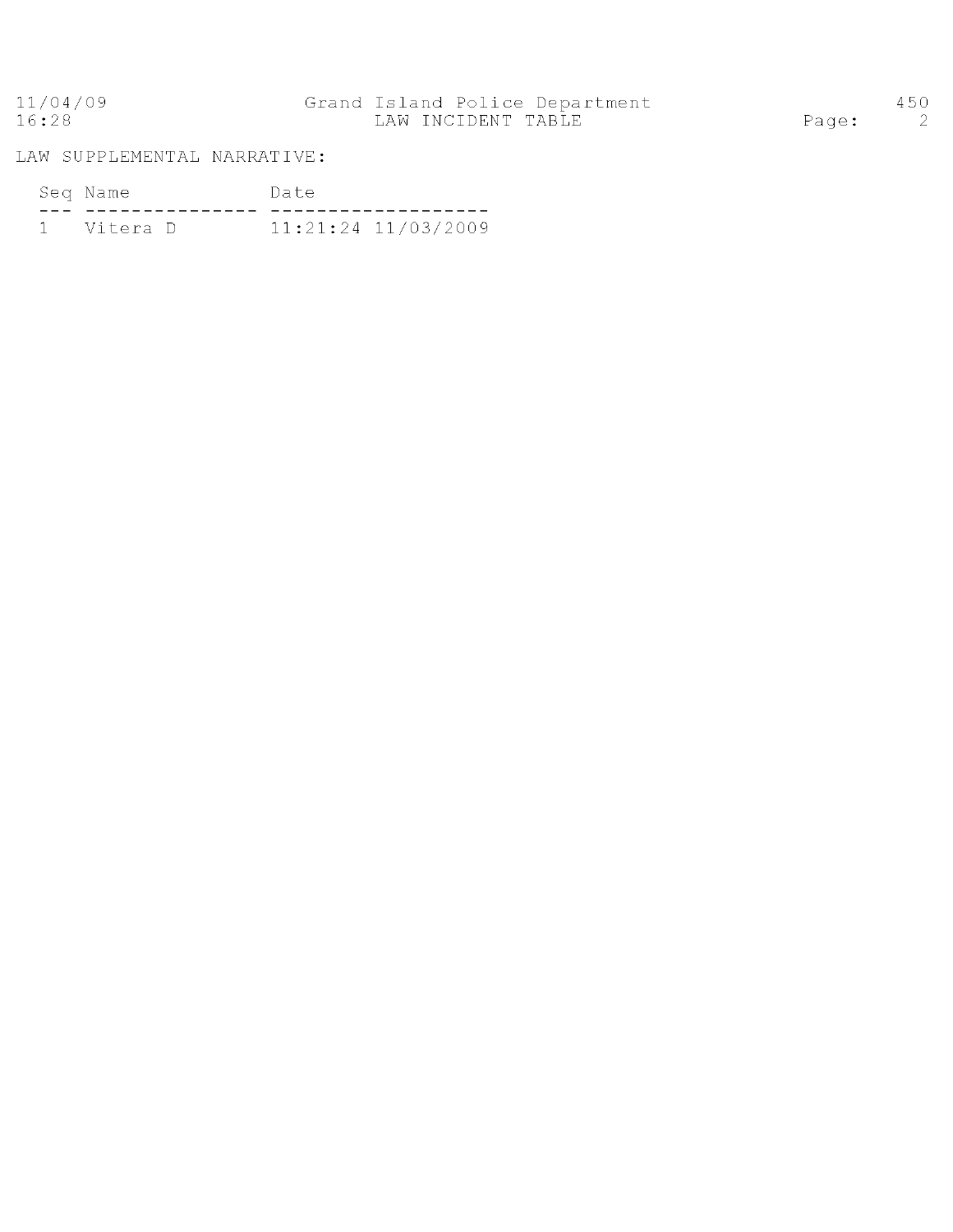$11/04/09$  $16:28$ 

#### Grand Island Police Department LAW INCIDENT TABLE

Page:

450

 $\overline{\mathbf{3}}$ 

#### Grand Island Police Department Supplemental Report

I received a copy of a liquor license application from Julio Melesio who bought Copas De Oro. Julio disclosed that he has been convicted of possessing less than an ounce of marijuana on two separate occasions. Information in Spillman shows a third contact where Julio had been smoking marijuana before a disturbance at his house which was one week before his first citation for possession of marijuana. He also disclosed a willful reckless driving conviction that occurred at the same time as one of the marijuana charges. NCJIS revealed that the willful reckless conviction was the result of a plea agreement stemming from a DUI charge.

I checked Spillman and found that he had been cited for driving during suspension but did not see in NCJIS that he was convicted of it. I did not find any undisclosed convictions in the State of Nebraska. Julio disclosed some traffic convictions in Illinois, but I did not check his criminal history outside of Nebraska because I'm not able to run criminal history reports on liquor license investigations unless the application is false. NSP should have that information, but I have not been able to get ahold of Lorri Rogers. Julio has a valid Nebraska license and does not have any warrants for his arrest. He is a U.S. citizen.

On 11/2/09, I spoke to Pablo Lucero who sold the bar to Julio. Pablo said that he wants out of the business. He advised that his brother-in-law, Pedro "Peter" Garcia had been running the business and taking the profits. Pedro is a documented gang member. Pablo said he was lucky to see a hundred or two hundred dollars every couple of months. Pablo originally bought the bar for \$13,000. He said he sold it to Julio for \$2,000 which covers the material items in the bar. Pablo did not own the building. He was paying \$1,400 a month on a lease agreement. Pablo said he thinks Pedro is wanted and probably left town for California. Pablo hasn't seen him and doesn't know how to get ahold of him.  $\mathbf{I}$ checked Spillman and confirmed that Pedro has two active arrest warrants. Pablo said if Julio's liquor license application isn't approved, he will probably just close the business.

On 11/3/09, I went to 120 W. 6th St. and spoke to Julio. Julio said that he grew up in Chicago, Illinois and moved here a few years ago because his girlfriend is from Grand Island. He wanted to move to a smaller, less violent town where he could raise his children. He said that he has never been affiliated with any gangs and doesn't smoke marijuana anymore. However, when I first ask him if he is still using marijuana and when he last used, he asked me if his response was "off the record." I told him no and didn't get anymore information on that subject.

Julio advised that the guys involved in the latest drive-by shooting tried to get into Copas De Oro the night before the shooting, but one of them didn't look old enough and didn't present identification, so he didn't let them in. Julio said he doesn't know the men but knows of them.

I asked Julio why he would want to take a chance on a business that the seller wanted out of so badly. After expenses, I wondered if he would make enough money to support his family. Julio said the bar brings in about \$5,000 a week. I then asked why Pablo wanted out if the bar was doing that well. The only explanation Julio could think of was that Pablo was still paying fines and would also have to invest some money for bar renovations.